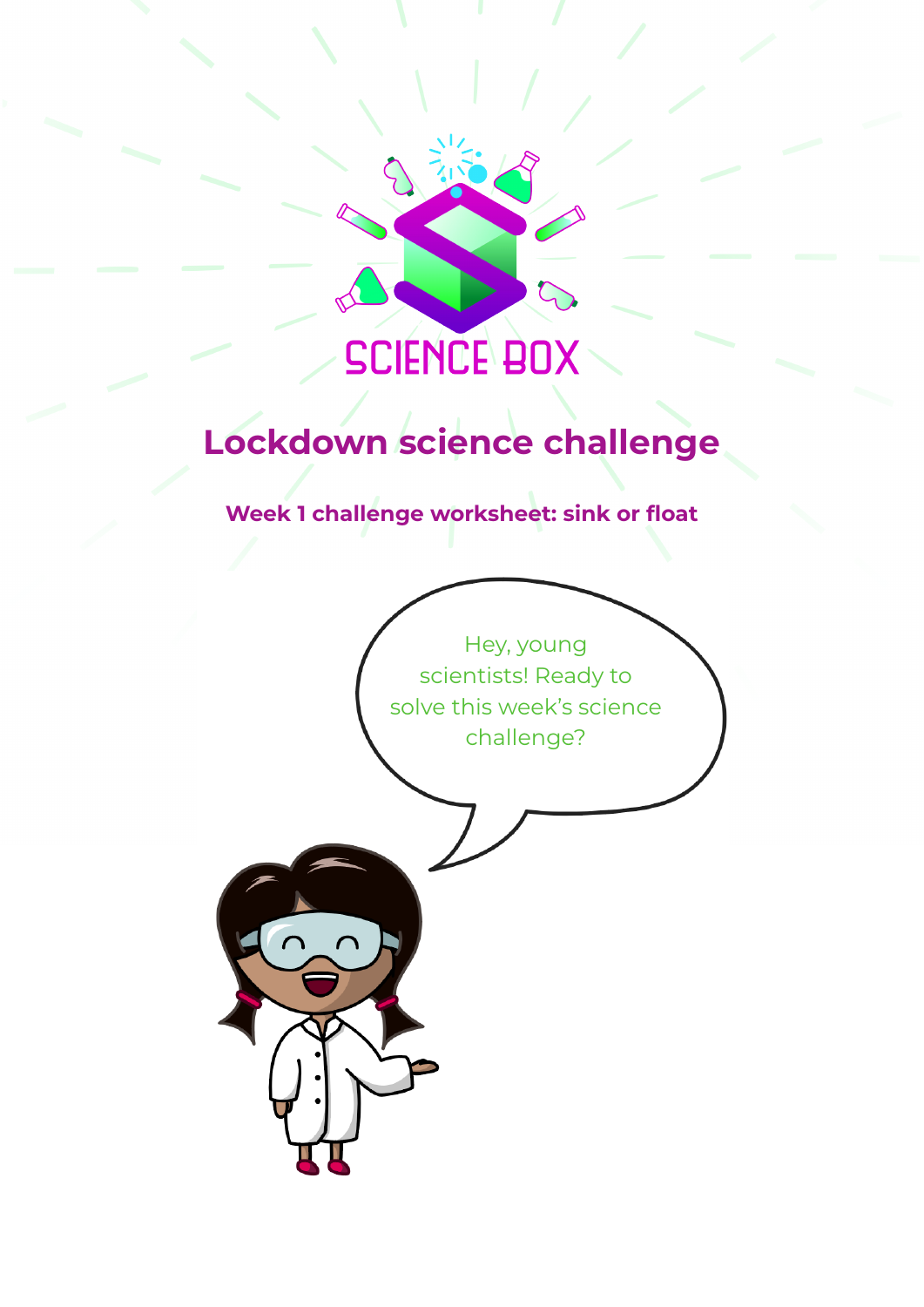## **The challenge**

**You will need:**

- **• a large jar of water**
- **• 1 egg**
- **• 1 mandarin or orange**
- **• sugar**
- **• salt.**

**Note that you might not need to use all of these things.**

**Your challenge is to use the listed supplies to make the egg** *float* **and the mandarin/orange** *sink* **when they are placed in the water.** 

**Naturally, the opposite of this will happen (the egg will sink and the mandarin/orange will float), so you will have to use the supplies to reverse this behaviour.**

**You may only use the supplies listed above to do this.**



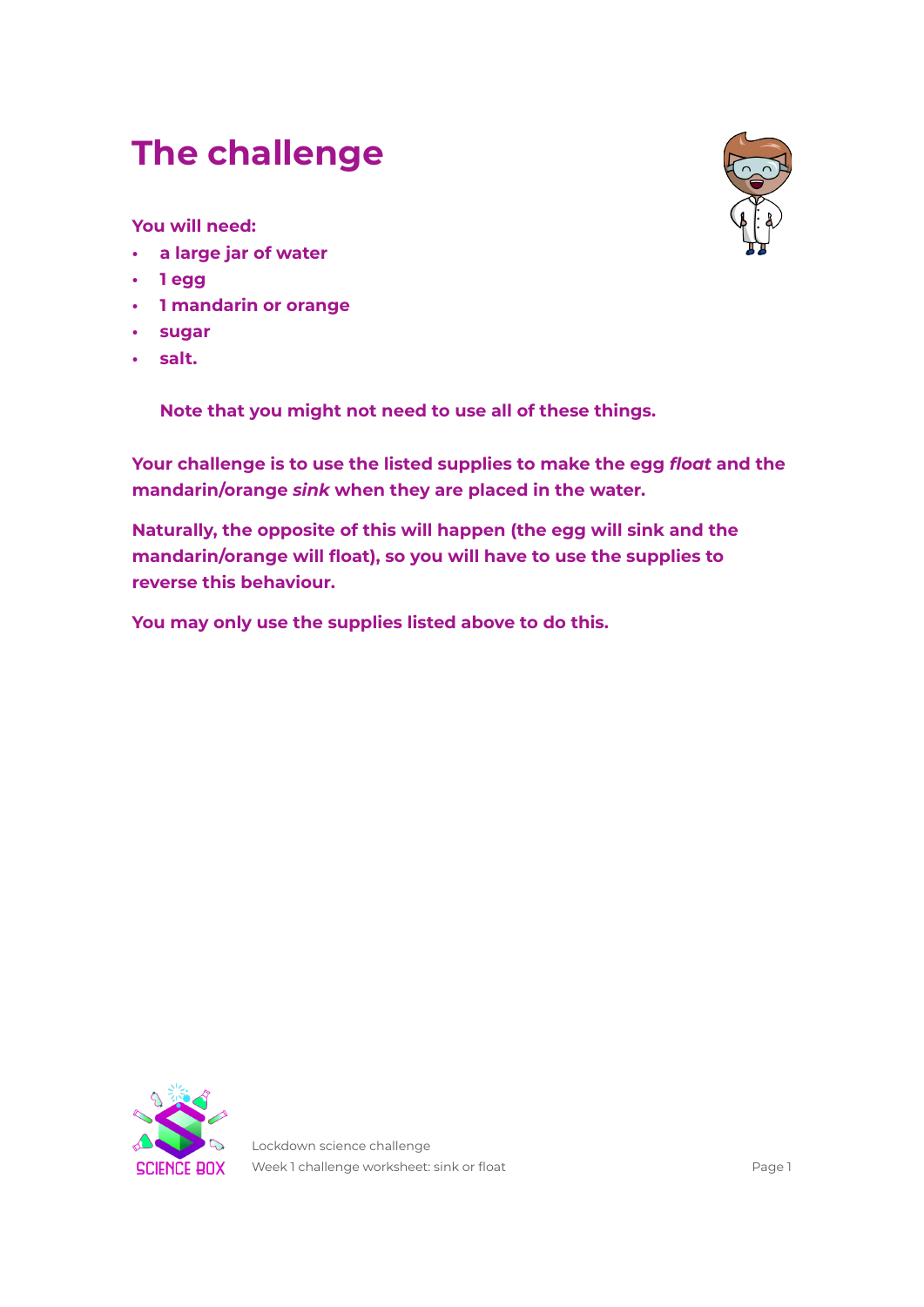



**Draw or write below to show how you'll solve the challenge.**

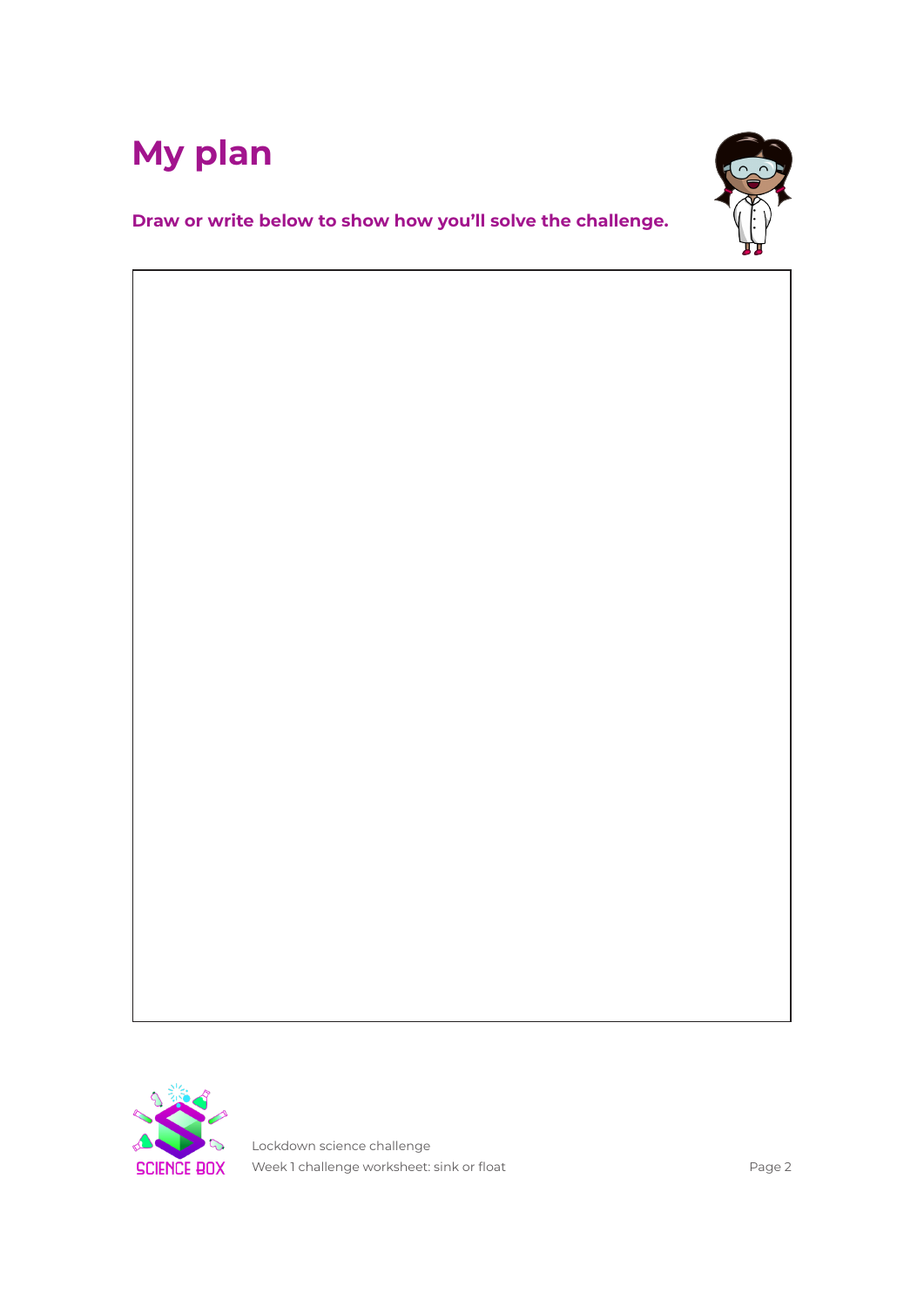## **My attempts**



### **Write down the ways you try to solve the challenge. Be creative!**

| number | Attempt   What did you try? | What went wrong? | What will you<br>change? |
|--------|-----------------------------|------------------|--------------------------|
|        |                             |                  |                          |
|        |                             |                  |                          |
|        |                             |                  |                          |
|        |                             |                  |                          |
|        |                             |                  |                          |
|        |                             |                  |                          |
|        |                             |                  |                          |
|        |                             |                  |                          |
|        |                             |                  |                          |
|        |                             |                  |                          |
|        |                             |                  |                          |
|        |                             |                  |                          |
|        |                             |                  |                          |
|        |                             |                  |                          |
|        |                             |                  |                          |